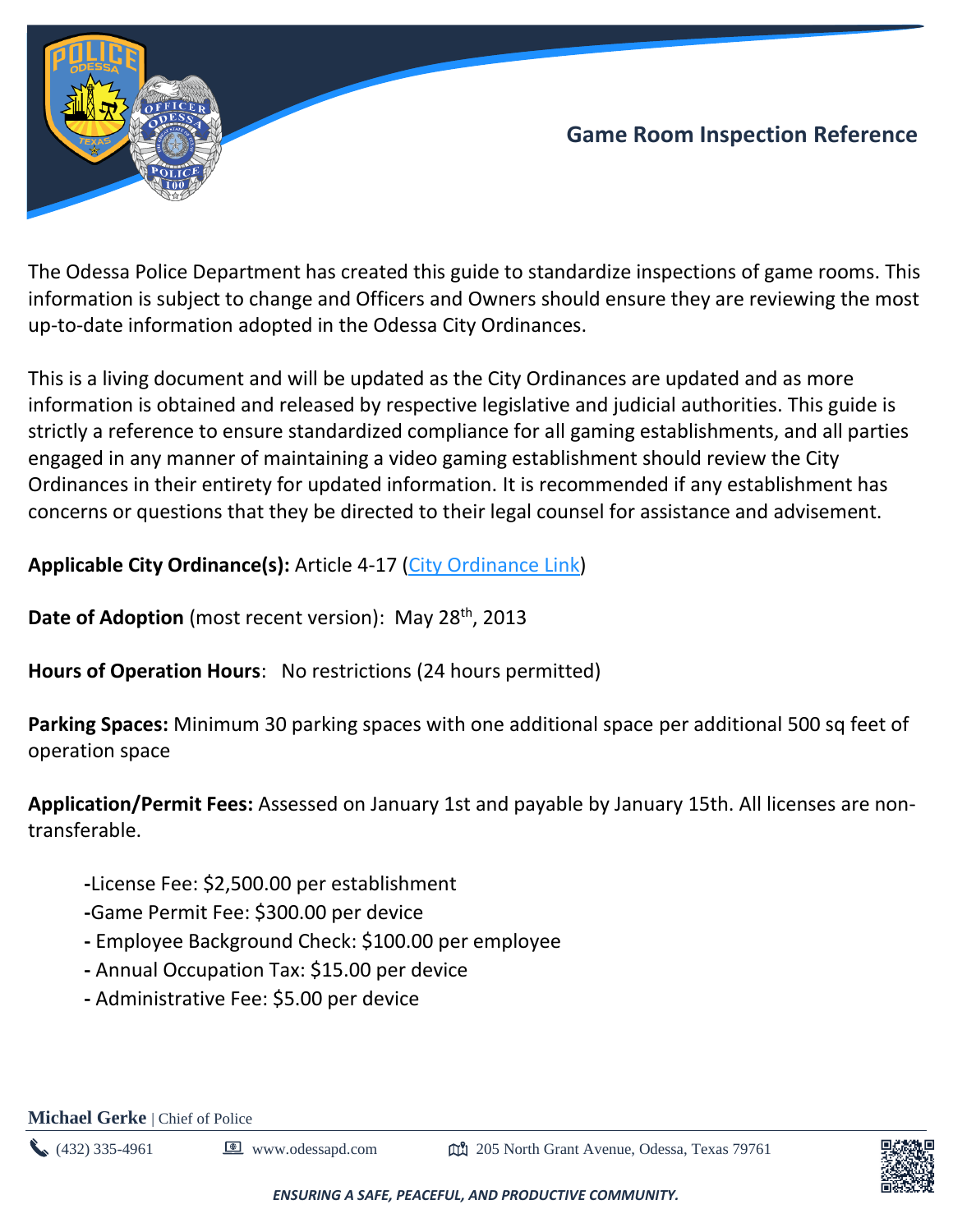

### **EMPLOYEE PERMITS**

Employees are required at all times to prominently display their permits issued by the City.

Employees **CAN NOT** deface, alter, reproduce, or other manipulate their permit.

Employees **CAN NOT** work in any capacity prior to receiving their permit.

Permits are associated with the employee and the specific establishment they are employed at. Permits are non-transferable and if an employee moves to a new game room, a new permit must be issued.

Changes of employee information must be made in writing to the Odessa Police Department within **10 days** of the changes being effective. Those changes include:

- Change of Address
- Change of Phone Number
- Change of Name

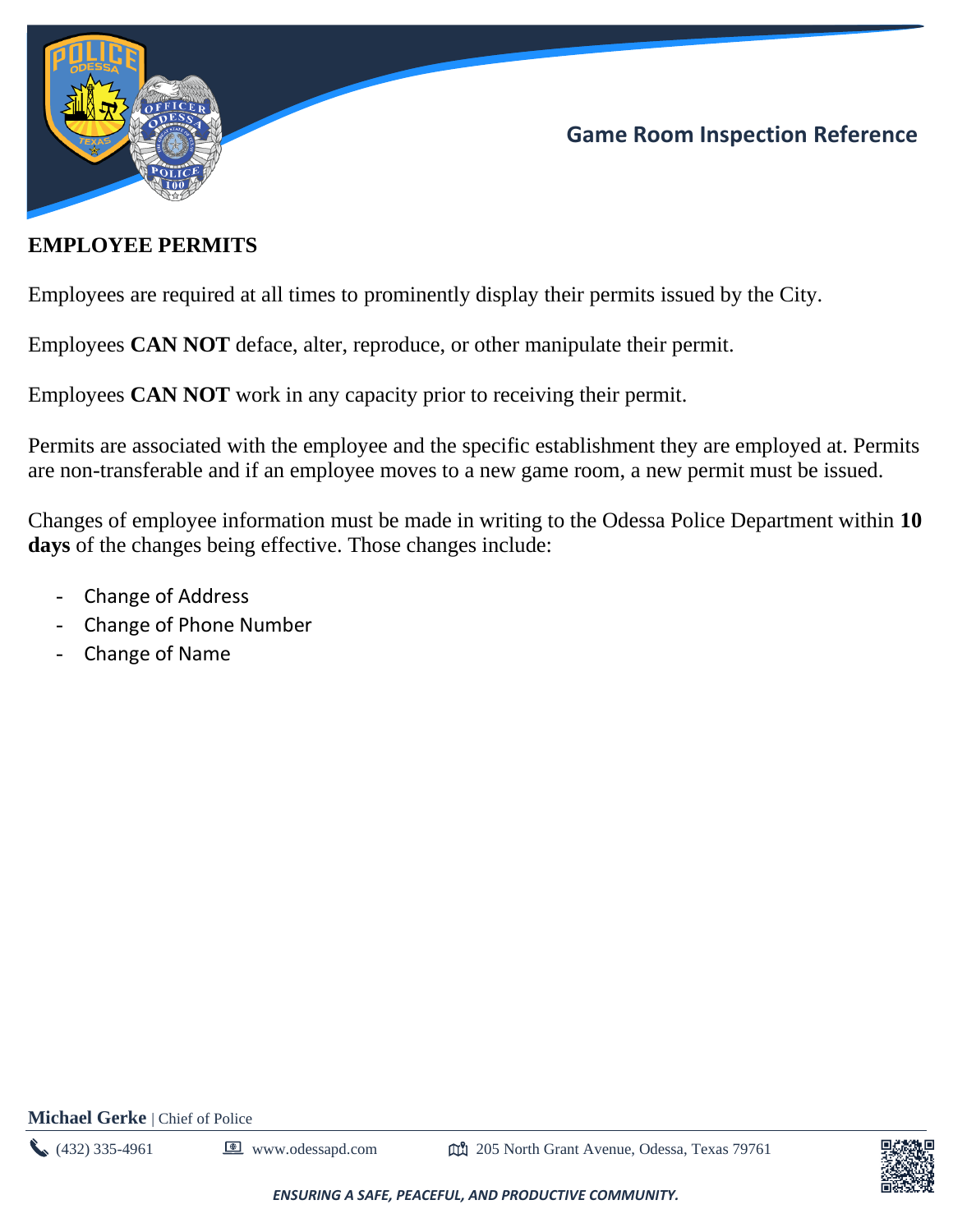



# **LICENSE/LOCATION REQUIREMENTS**

### **Entry Signs:**

An establishment that's sole purpose is gambling: Signs Prohibiting Persons Under 21 from playing the machines and accessing the building.

An establishment with mixed patronage: Signs Prohibiting Persons under 21 from playing the devices. Signs prohibiting anyone under the age of 18 to access an area where gambling occurs.

**Sign Size:** Signs must be placed at the entrance of the establishment and the lettering must be at least 3 inches in height, stating that there are gaming devices inside, no one under the age of eighteen (18) allowed in the gaming area, and no one under the age of twenty-one (21) allowed to play video gaming devices.

(Ord. 4-17-3 (7))





Signs are strictly an example and are not required to be this format or coloring.

### **Device Specifications:**

The phrase "no person under the age of 21 allowed to play" shall be conspicuously displayed on all faces of the devices. (Ord.  $4-17-5$  (a) $(1)(B)$ ).

There is no requirement for the type of placard, its size. The sign must be conspicuously displayed on each machine.

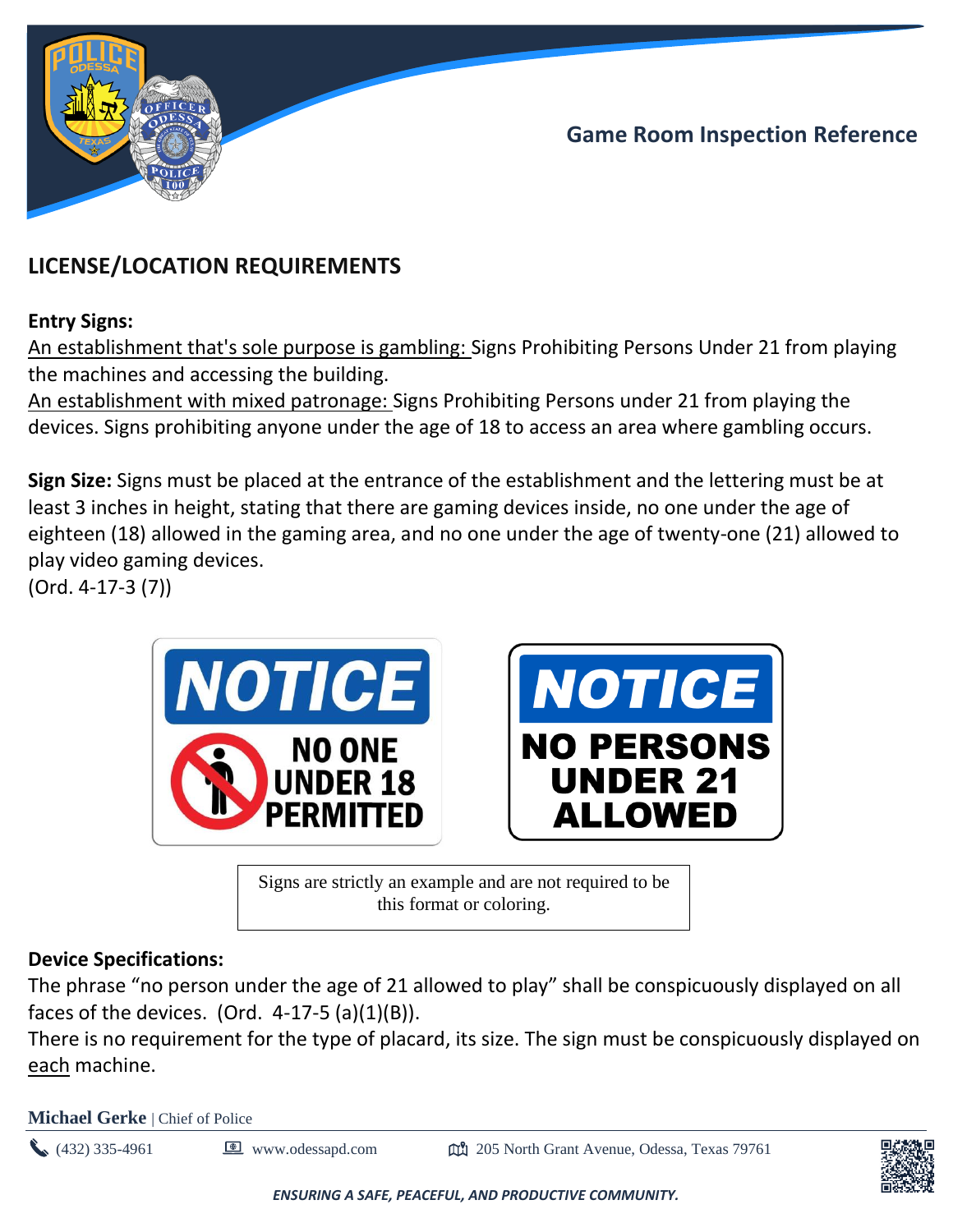

## GAMING MACHINES

#### Serial Number Plate Violation:

Devices must have a **permanently** affixed serial number plate not to exceed nine-alpha numeric characters. The plate must be affixed to the upper right panel (front) of the machine.

If the serial number plate is affixed to the upper right corner of the machine, upper right panel, or located on top of the device in a visible manner on the right corner, the placement of those plates will all be accepted. This flexibility is further explained below, however as technology advances and the presence of a multitude of game types is proliferated, we acknowledge the need for flexibility. Serial number plates should be conspicuously placed to ease the disruption or delay of inspections.

Note: Temporary Labels, tape, or other items that are placed on a machine and capable of being removed are not considered permanent.

#### **CORRECT PLACEMENT**

Upper Right Panel (Right Side)

Correctly placed if the front of the device is not able to maintain a serial number plate placement.



#### **Michael Gerke** | Chief of Police

 $\bullet$  (432) 335-4961 **I** www.odessapd.com  $\bullet$  205 North Grant Avenue, Odessa, Texas 79761

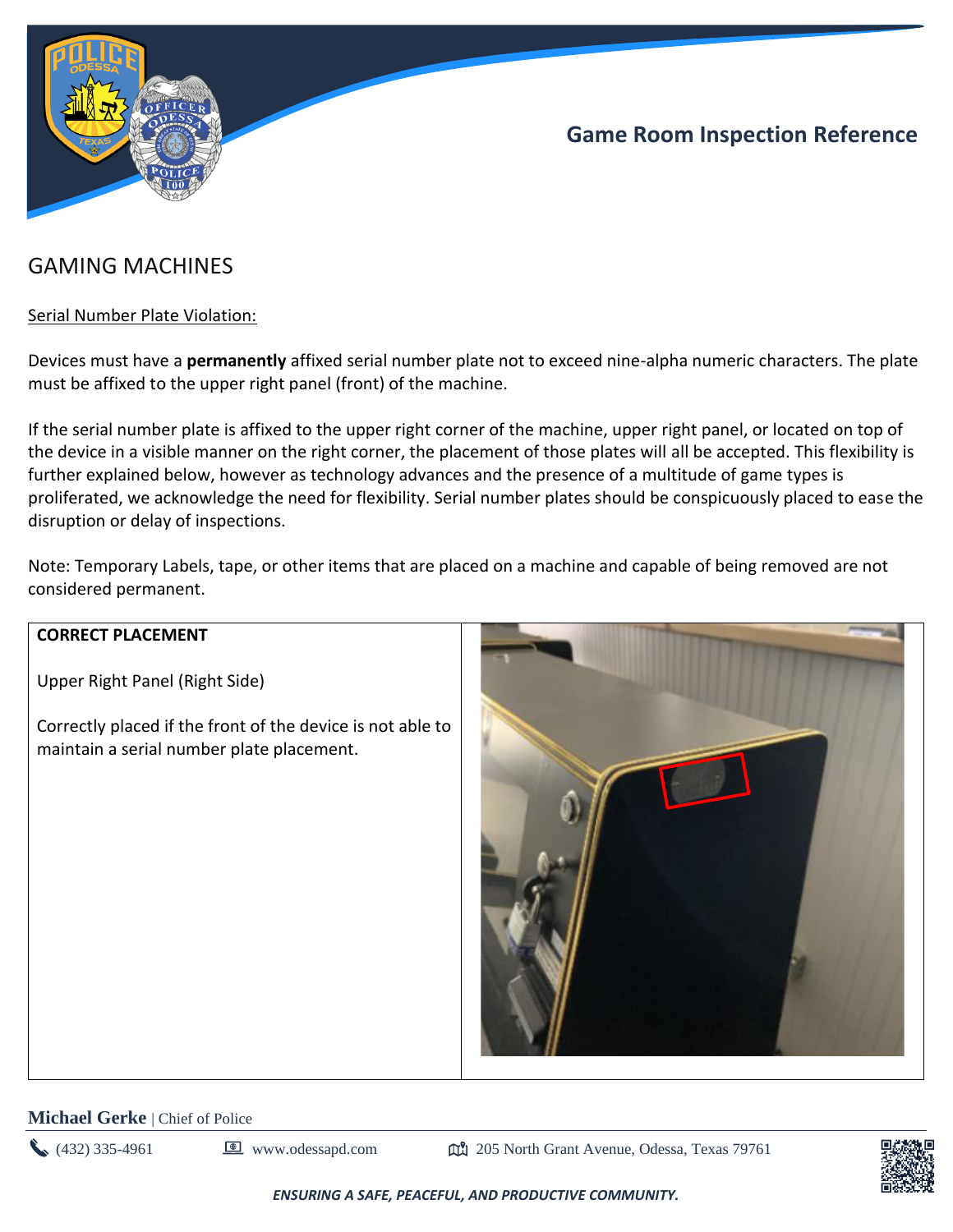

#### **CORRECT PLACEMENT**

Upper Right Panel (Right Side)

Correctly placed if the front of the device is not able to maintain a serial number plate placement.



**Michael Gerke** | Chief of Police

(432) 335-4961 **1** www.odessapd.com **205 North Grant Avenue, Odessa, Texas 79761** 

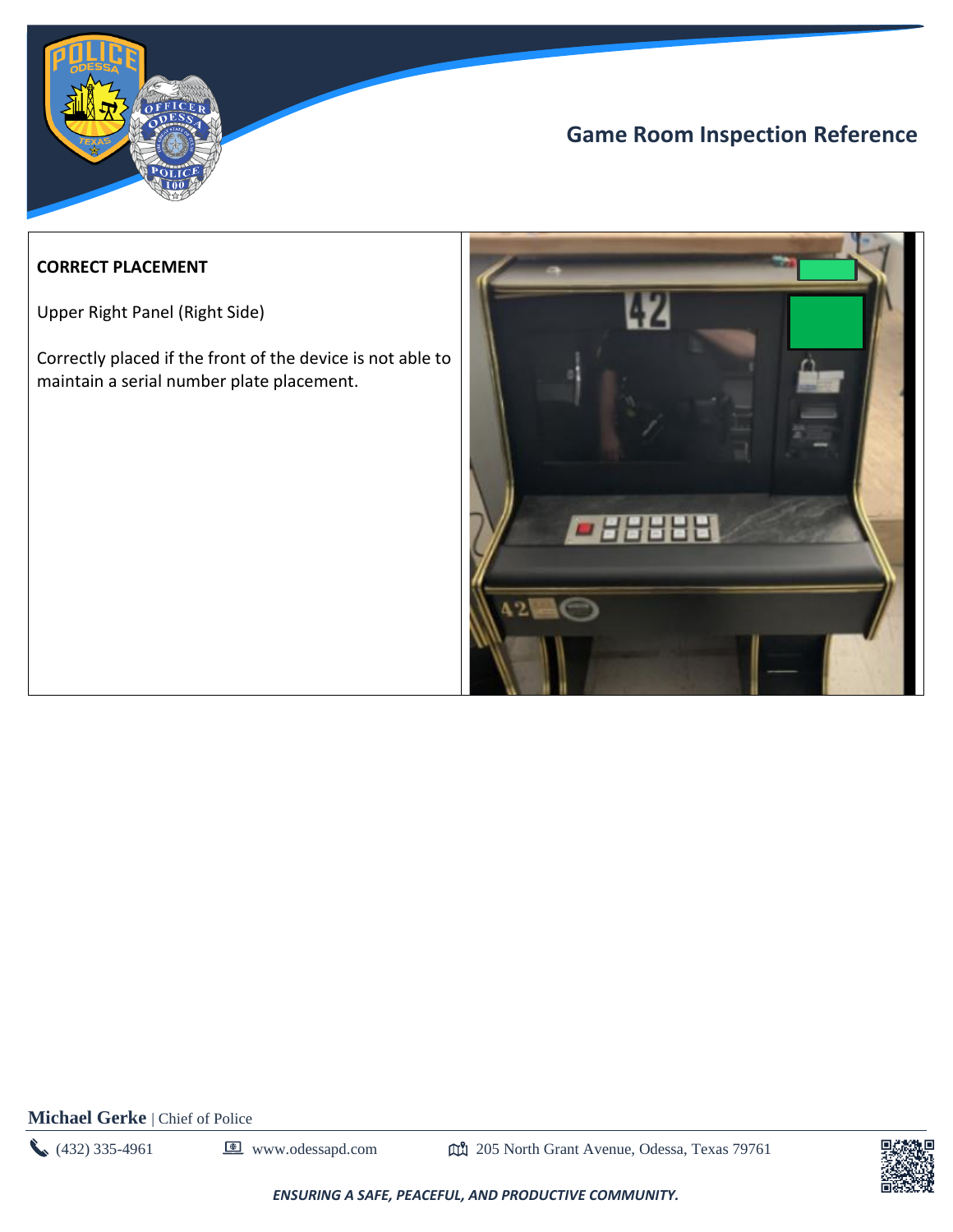

#### **IMPROPER TYPE OF SERIAL NUMBER PLATE**

City Ordinances require that a serial number plate be permanently affixed and be no greater than ninealphanumeric characters.

Adhesive numbering can easily be removed and replaced. Game rooms are required to have a physical plate that is permanently affixed to the device.

Recommended types are metal, plastic, or other construction that are riveted to the device.



**Michael Gerke** | Chief of Police

 $(432)$  335-4961 **I** www.odessapd.com  $\Box$  205 North Grant Avenue, Odessa, Texas 79761

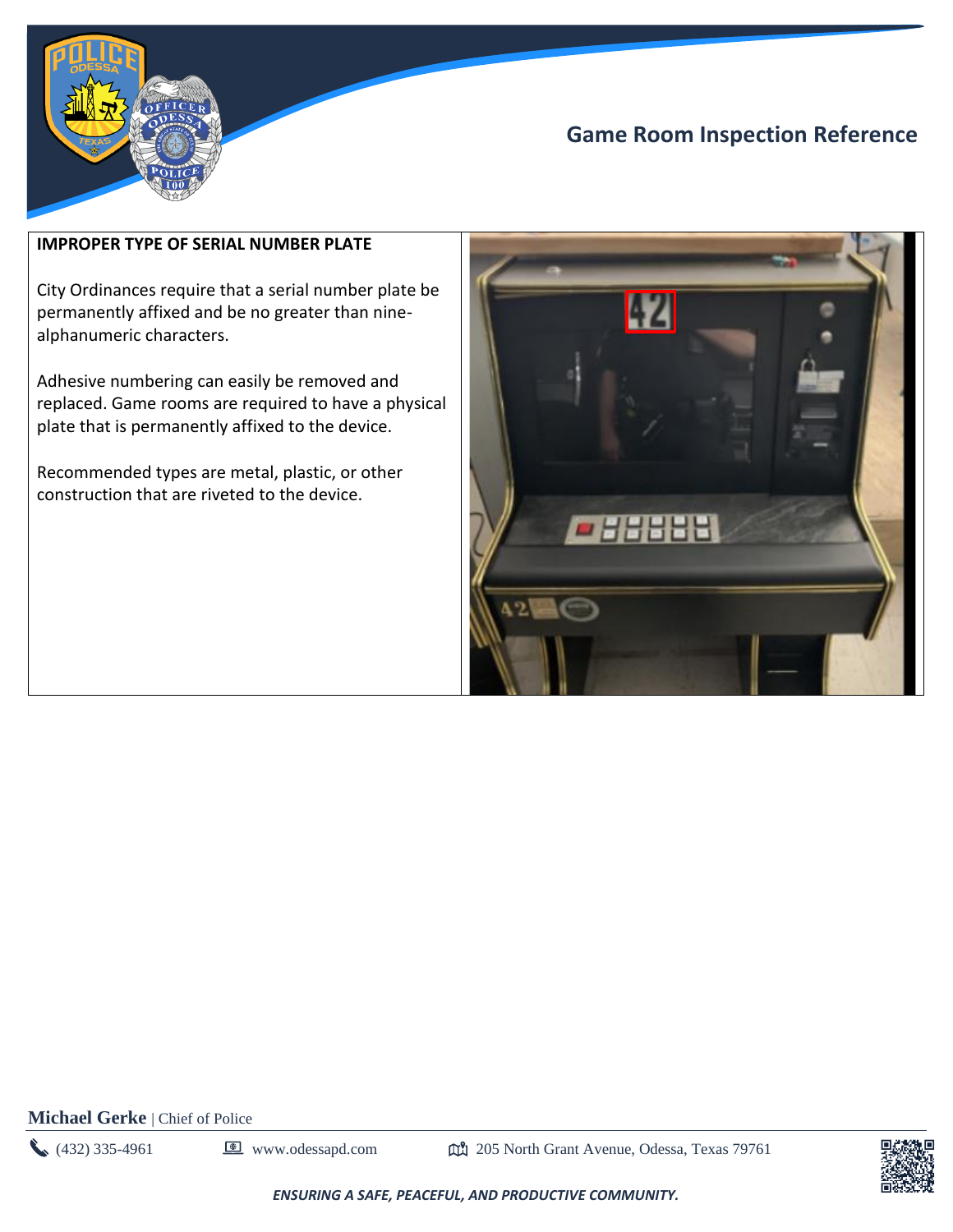

#### **ALTERNATIVE PLACEMENT**

As technology advances and the proliferation of computer screens becomes more common, If the machine is a large LCD screen or a significant portion of the upper right panel is unavailable for mounting, then the upper right panel on the upper right side of the device should be utilized.

See the following graphic representation of proper alternative placement.



**Michael Gerke** | Chief of Police

 $(432)$  335-4961  $\Box$  www.odessapd.com  $\Box$  205 North Grant Avenue, Odessa, Texas 79761

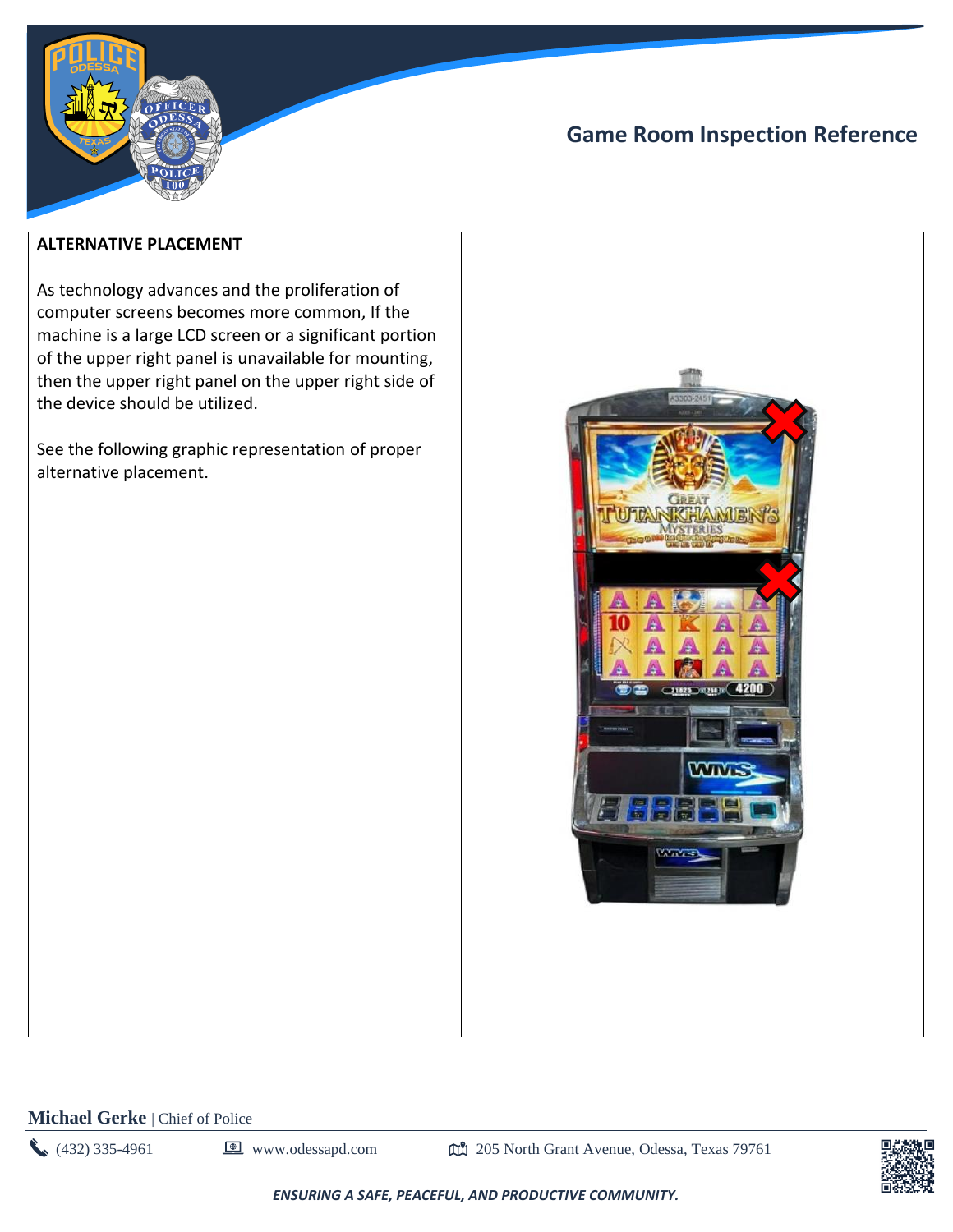

#### **CORRECT ALTERNATIVE PLACEMENT**

The serial number plate is placed alternatively due to a large LCD screen or a face that does not permit the placement of a **permanently** mounted serial number plate.



**Michael Gerke** | Chief of Police

(432) 335-4961 **1** www.odessapd.com **205 North Grant Avenue, Odessa, Texas 79761** 

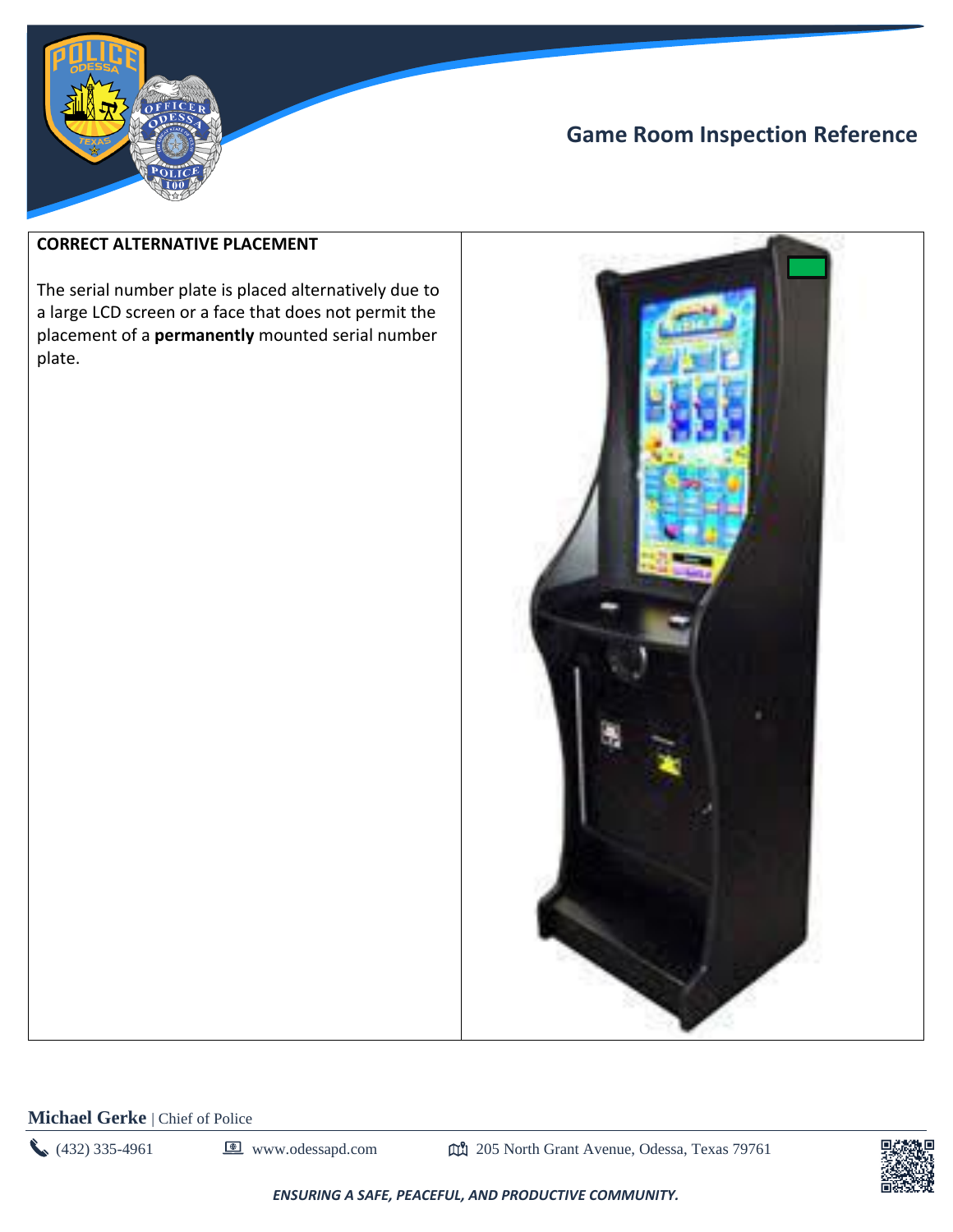

### **GAMING DEVICE PERMITS**

In this instance the gaming permit was tampered with and attempted to be removed from the machine.

City Ordinances Require the placement of the permits as well as the timely report if a device is tampered with, abused, or altered. If the device is not being removed from service, permits should not be removed.

City Ordinance

did not ensure that the devices were not tampered with, abused or altered in any way, contrary to Section 4-17- 3(A) (1)

It is an indication of tampering if the device is bubbling, peeling on multiple sides, tape is placed over, or the permit is not in the condition it was received. Superficial damage is not an indication of tampering.

- Establishments have previously used tape to cover the decal and then using a heating element loosen the adhesive so the permit can be placed on another machine.



**Michael Gerke** | Chief of Police

 $\bullet$  (432) 335-4961 **I** www.odessapd.com  $\bullet$  205 North Grant Avenue, Odessa, Texas 79761

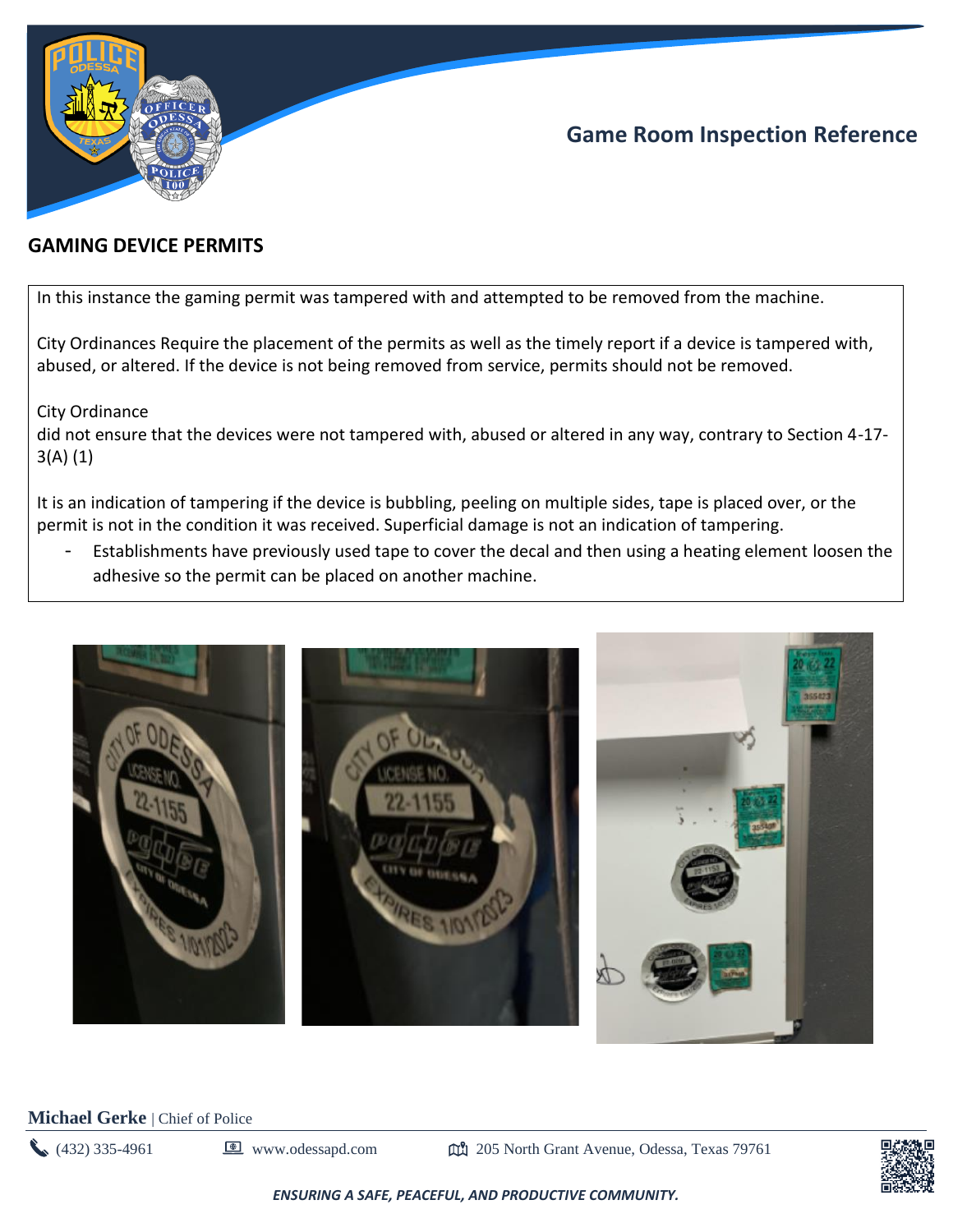

### **MAINTENANCE LOGBOOKS:**



All devices shall have, at all times, the proper validation decal affixed to the device and maintain logbooks properly secured in the device and available for inspection by the city (Ord. 4-17-7(d)(2).

Maintenance logbooks will vary depending on type and content. The activities input on the logs will also vary whether the device is owned or leased through a company. The logbook should describe which device it is associated with and have a proper place for proper documentation of the life of the machine.

The image is merely a graphic representation, however, all attendants inside of the establishment are required to have access to open the machines for purposes of an inspection. Logbooks can

be handmade or commercially purchased. Entries should be made related to the maintenance activities of the device.

Note: The ordinance does not specify which information is placed on the logbooks, merely the presence of them is required.

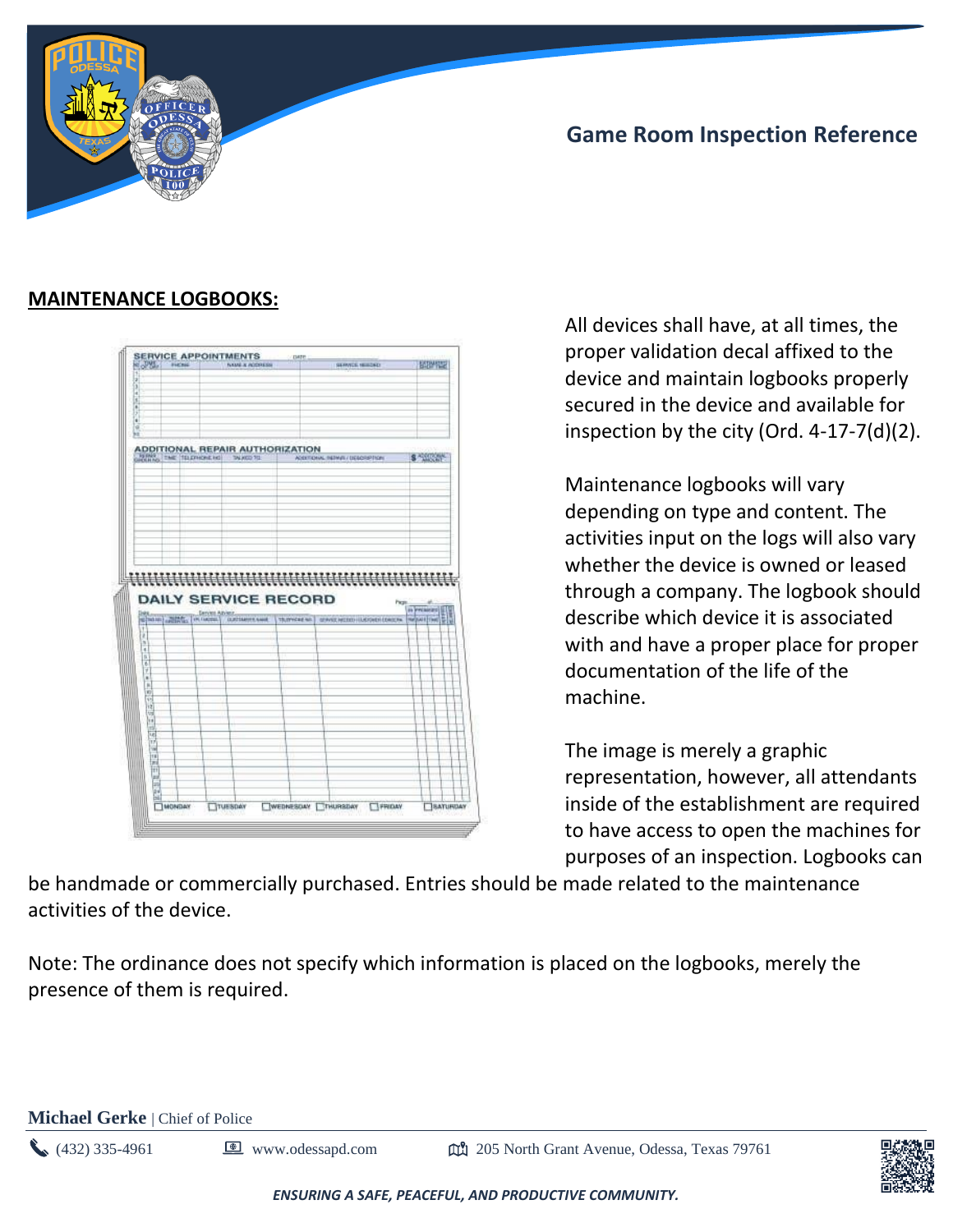

### **BUILDING ENTRANCES / FIRE EXITS**

Video Gaming Ordinance and City Fire Code require at least two exits for the establishment. While the establishment is open for business, both exits shall be open and available for use.

Establishments are prohibited from locking, blocking, or obstructing the exits.



**Michael Gerke** | Chief of Police

(432) 335-4961 **D** www.odessapd.com  $\mathbb{C}$  205 North Grant Avenue, Odessa, Texas 79761

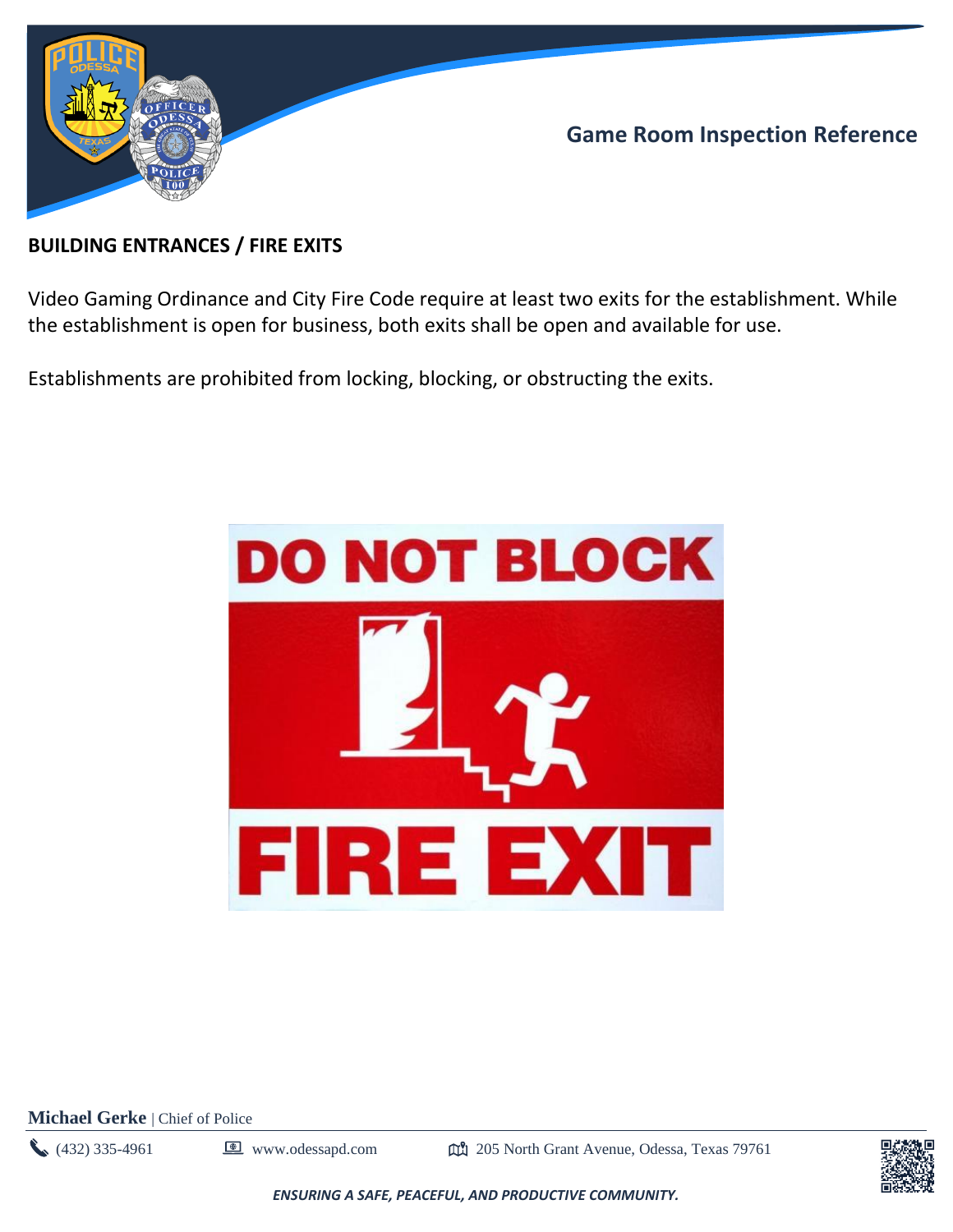

| <b>Ticket</b><br>Code | <b>Violation Description</b>                                      | <b>Offense Violation Language</b>                                                                                                                                                                                                                                                 |
|-----------------------|-------------------------------------------------------------------|-----------------------------------------------------------------------------------------------------------------------------------------------------------------------------------------------------------------------------------------------------------------------------------|
| V126                  | Video Gaming Device<br>Allow Alcohol in<br>Establishment          | had a permittee, licensee or employee allow a person to possess, consume or<br>otherwise bring any alcoholic beverage in or upon any premises licensed as a<br>gaming device location                                                                                             |
| V124                  | Video Gaming Device<br>Remove Validation<br>Decal                 | failed to remove the validation decal from a video gaming device which has<br>been permanently removed from service, contrary to Section 4-17-5 $(C)$ (2)                                                                                                                         |
| V123                  | Video Gaming Device<br><b>Return Validation Decal</b>             | failed to remove the validation decal from a video gaming device which is<br>permanently removed from service and return the decal to the City of Odessa,<br>Texas, contrary to Section $4-17-5$ (C) $(1)$                                                                        |
| V122                  | Video Gaming Device<br>Report Damage<br>Violation                 | failed to notify OPD in writing of any damage to or theft from a video gaming<br>device, contrary to Section 4-17-5 (B) (2)                                                                                                                                                       |
| V121                  | Video Gaming Device<br>Damage Investigation<br>Violation          | failed to request investigation by OPD upon discovery of damage to or theft<br>from a video gaming device, contrary to Section $4-17-5$ (B) (1)                                                                                                                                   |
| V120                  | Video Gaming Device<br><b>Employee Wear Permit</b>                | failed to have an employee possess and wear on his person a valid video<br>gaming employee permit, contrary to Section 4-17-3 (B) (2)                                                                                                                                             |
| V119                  | Video Gaming Device<br>Access Sign 3 Inches<br>Letter             | which admits mixed patronage and failed to post access restriction signs<br>complying with the sign specification of lettering at least 3 inches in height,<br>contrary to Section 4-17-3 (A) (7)                                                                                 |
| V118                  | Video Gaming Device<br>Access Signs at<br>Entrance                | which admits mixed patronage and failed to post signs restricting access at the<br>entrances to device areas, contrary to Section 4-17-3 (A) (7)                                                                                                                                  |
| V117                  | Video Gaming Device<br>Access 21 or 18<br>Violation               | which admits mixed patronage and failed to post signs restricting the play of<br>video gaming devices by a person under the age of 21; or which restricts the<br>access to areas where gaming is conducted by a person under the age of 18,<br>contrary to Section 4-17-3 (A) (7) |
| V116                  | <b>Video Gaming Device</b><br><b>Enhanced Payoff</b><br>Violation | advertised or participated in any promotion or scheme which is contingent<br>upon the play of a video gaming device and which results in an enhanced<br>payoff other than that set by the internal mechanism of the video gaming<br>device, contrary to Section $4-17-3$ (A) (6)  |
| V115                  | Video Gaming Device<br><b>Intoxicated Patron</b><br>Violation     | loaned money, extended credit or provided financial assistance to patrons to<br>use in video gaming activities, contrary to Section 4-17-3 (A) (2)                                                                                                                                |
| V114                  | <b>Video Gaming Device</b><br>Loaned Money Violation              | allowed any person who appeared to be intoxicated to participate in the play of<br>video devices, contrary to Section 4-17-3 (A) $(3)$                                                                                                                                            |

### VIOLATIONS

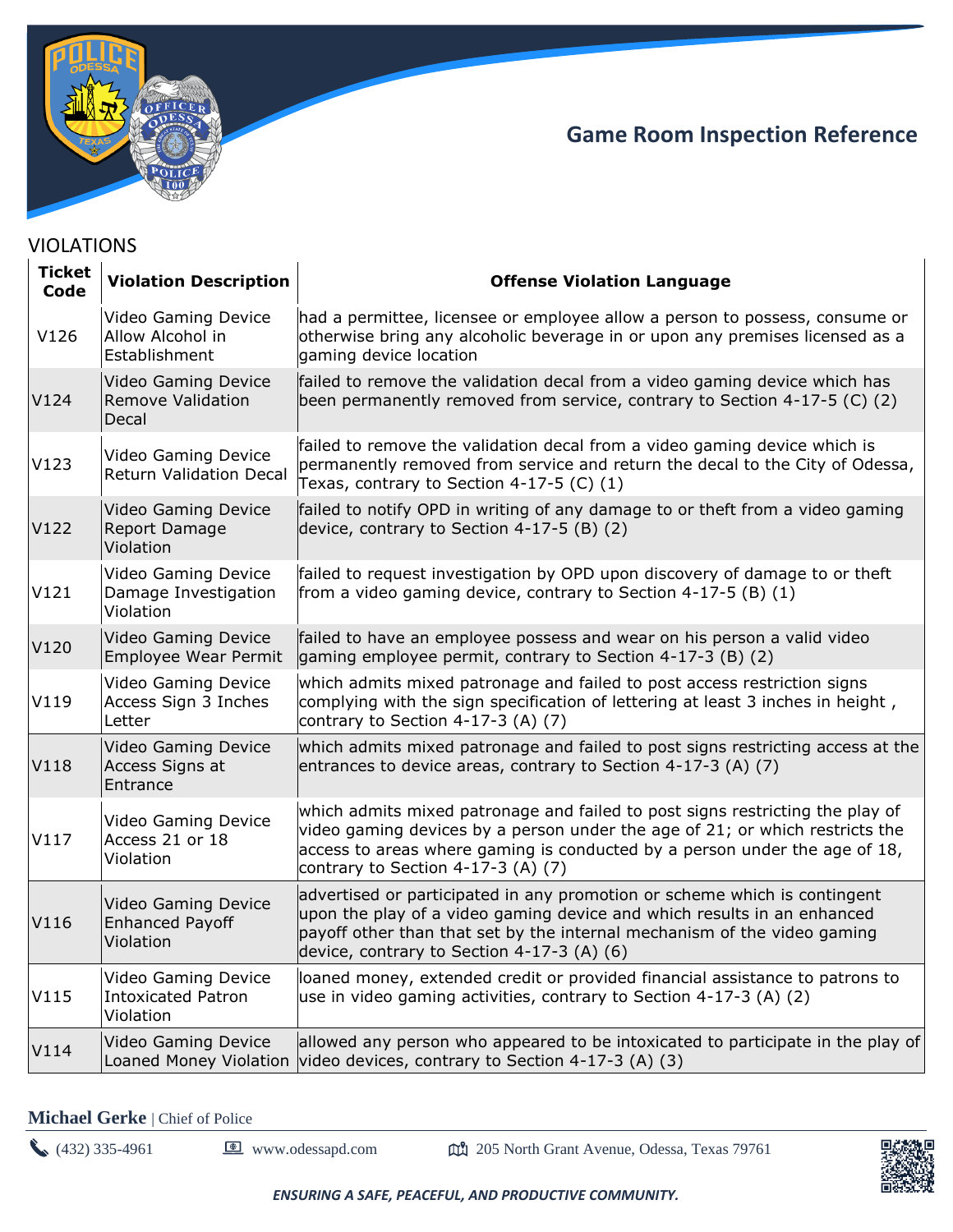

| V113 | Video Gaming Device<br>License Display<br>Violation    | failed to conspicuously display the video gaming license in the place of<br>business so that it can be easily seen and read by the public, contrary to<br>Section 4-17-2 (B) (2)                                         |
|------|--------------------------------------------------------|--------------------------------------------------------------------------------------------------------------------------------------------------------------------------------------------------------------------------|
| V112 | Video Device Abuse<br><b>Requirements Violation</b>    | did not ensure that the devices were not tampered with, abused or altered in<br>any way, contrary to Section $4-17-3(A)$ (1)                                                                                             |
| V111 | <b>Video Device Access</b><br>Under 18 YO Violation    | permitted a person under 18 years of age into the establishment                                                                                                                                                          |
| V110 | Video Device Annual<br>License Fee Violation           | without having first paid the annual license fee, contrary to Section 4-17-4 (A)<br>(1)                                                                                                                                  |
| V109 | Video Device Employee<br>Permit Violation              | Employee failed to wear a game room permit                                                                                                                                                                               |
| V108 | Video Device<br>Occupation Tax<br>Violation            | failed to pay the annual occupation tax for each video gaming device, contrary<br>to Section 4-17-4 (C)                                                                                                                  |
| V107 | Video Device<br><b>Occupation Tax Tag</b><br>Violation | failed to affix a current occupation tax tag to each video gaming device,<br>contrary to Section 4-17-4 (C) $(2)$                                                                                                        |
|      |                                                        |                                                                                                                                                                                                                          |
| V106 | Video Device Operation<br><b>Fee Violation</b>         | failed to pay the annual device operation fee for each video gaming device,<br>contrary to Section 4-17-4 (B)                                                                                                            |
| V105 | Video Device User<br>under 21 YO                       | did not prevent the play of the devices by persons under the age of 21,<br>contrary to Section $4-17-3(A)$ (1)                                                                                                           |
| V104 | Video Device Serial<br><b>Number Plate Violation</b>   | allowed the use of a video gaming device which did not have a permanent<br>serial number plate affixed in the upper (front) right side panel of the device,<br>contrary to Section 4-17-5 (A) $(1)$ (c)                  |
| V103 | Video Device Type of<br><b>Consideration Violation</b> | allowed the use of a video gaming device which accepted a type of<br>consideration not listed in the definition of "Video Gaming Device" set out in<br>Section 4-17-1                                                    |
| V102 | Video Device under 21<br>Warning                       | allowed the use of a video gaming device which did not have the phrase "NO<br>PERSON UNDER THE AGE OF 21 ALLOWED TO PLAY" conspicuously displayed<br>on the face of the device, contrary to Section 4-17-5 (A) $(1)$ (b) |
| V101 | <b>Video Gaming Devices</b><br>License Requirement     | without obtaining the required license and registration, contrary to and<br>required by Section 4-17-2                                                                                                                   |

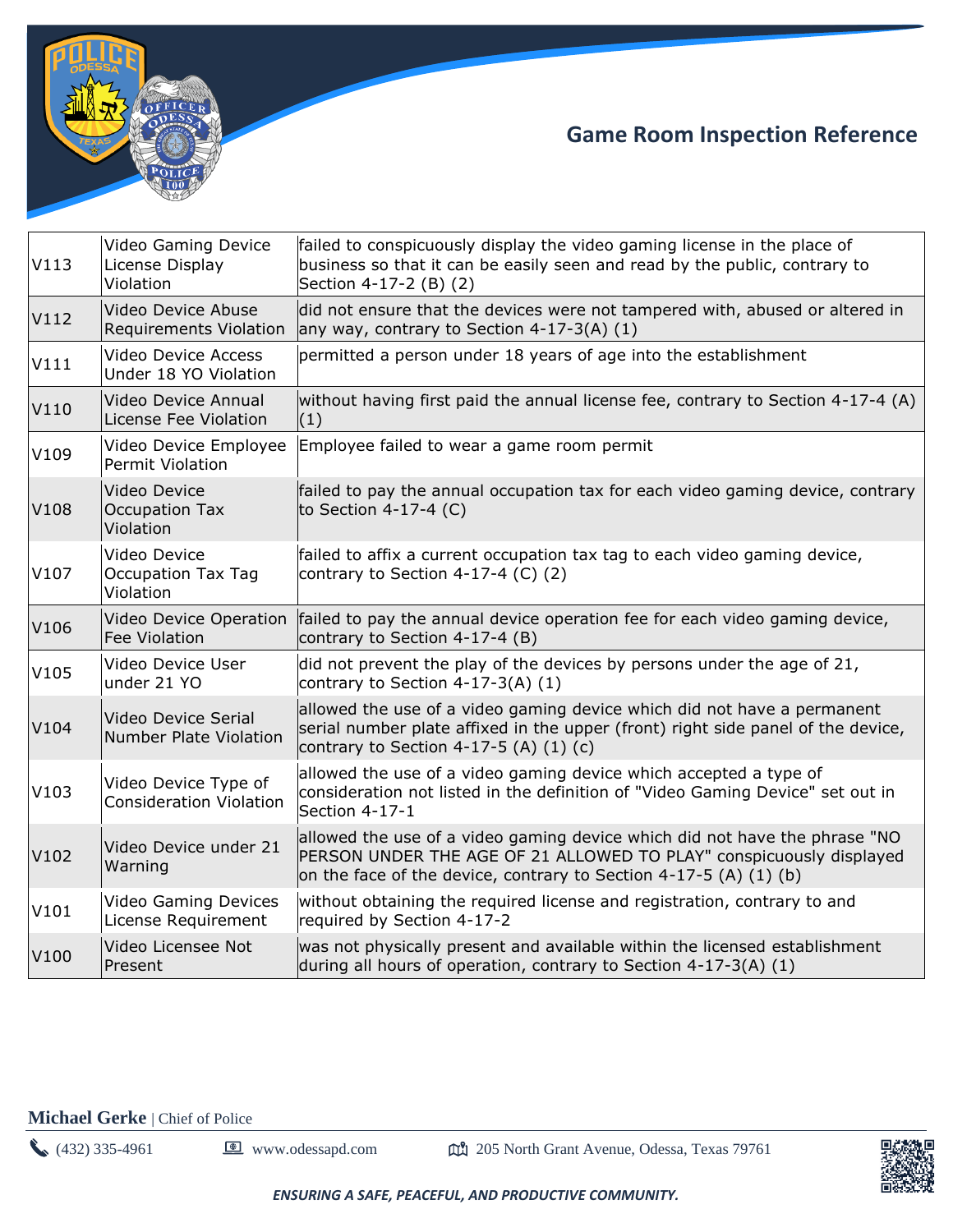

#### INSPECTION AND ENFORCEMENT

#### Authority to Inspect:

#### Ordinance 4-17-7 (d) Adopted 2/26/13

- 1) Agents of the city may, at any time, without advance notice, inspect any device located within a license premises
- 2) All devices shall have, at all times, the proper validation decal affixed to the device and maintain logbooks properly secured in the device and available for inspection by the city.
- 3) Agents of the city may disable and/or seize any device, which it finds to be in violation of any of these rules or the law.

(d) Disabling or seizure of devices or licenses. The city shall have the authority to disable, seal and/or seize any device or license at any location when a violation of the ordinance occurs, in accordance with the procedure provided herein. It shall be unlawful for any person to enable a lawfully disabled device, to break the seal of a device affixed by the city, or to continue to operate once the operator's license is seized.

Officers have the authority to disable any machine that is in violation of these chapters. Disabling a device can include and often should be the powering down of the machine or unplugging the machine from the source of power.

Requests to seize machines due to department space constraints should be requested through an Officers Chain of Command.